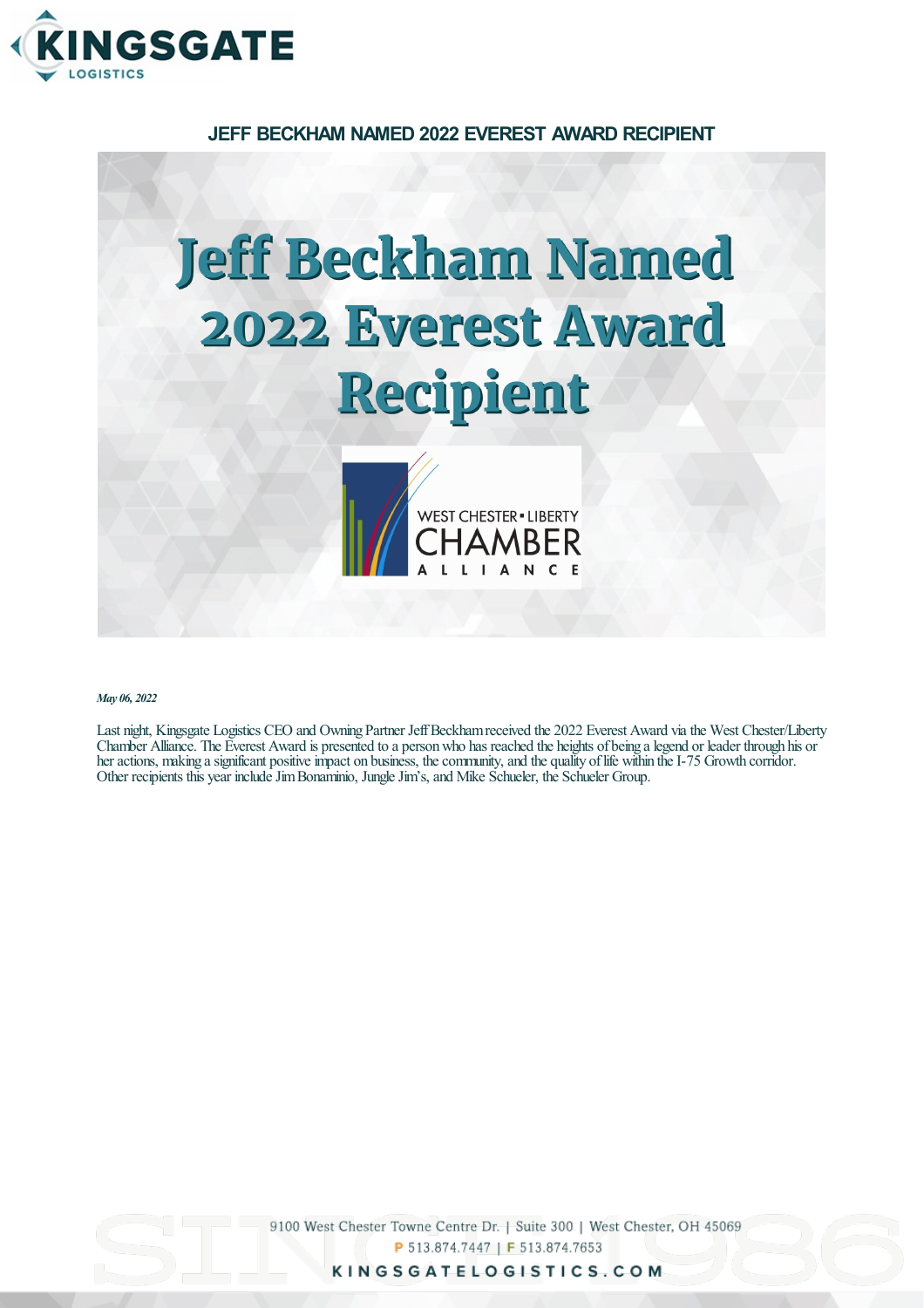



As CEO of Kingsgate, a family-owned and operated third-party logistics business, Jeff has put forth extreme acts of service through the Kingsgate Gives Back program. This charitable work has had a tremendous impact on the community, benefitting organizations like Boys Hope Girls Hope, the Rotary Club of West Chester/Liberty, the University of Cincinnati's Children's Miracle Network Hospitals, the Hoxworth Blood Center, the Leukemia and Lymphoma Society, Make-a-Wish and more.

Jeff is a recognized leader in his industry and the local business community. In addition to the Everest Award, his awards and recognition include:

- 2016 *Businessperson of the Year*, West Chester LibertyChamber ofCommerce
- 2018 *Marketing Executive of the Year*, Transportation Sales & Marketing Association
- 2018 *CEO of the Year*, Cincinnati Business Courier
- 2019 *C-Suite Awards Finalist*, Cincinnati Business Courier

Jeff's civic and volunteer activities include (past and present):

- Member, Executive Committee, Boys Hope Girls Hope of Cincinnati
- Chairman, Board ofDirectors, Mt. Notre Dame High School
- Member, Board of Directors, All for One Club, Xavier University
- Founder and President Emeritus, Ohio Elite Soccer Academy
- Member, Board of Directors, The Crable Foundation

"Jeff, Jungle Jim, and Mike have set standards of excellence in their industries and have made significant contributions to the development of our region," said Joe Hinson, President and CEO of the West Chester/Liberty Chamber Alliance. "We are honored to celebrate their achievements."

Media Contact:

## Rian Beckham, Director of Communications

9100 West Chester Towne Centre Dr. | Suite 300 | West Chester, OH 45069

P 513.874.7447 | F 513.874.7653

## KINGSGATELOGISTICS.COM